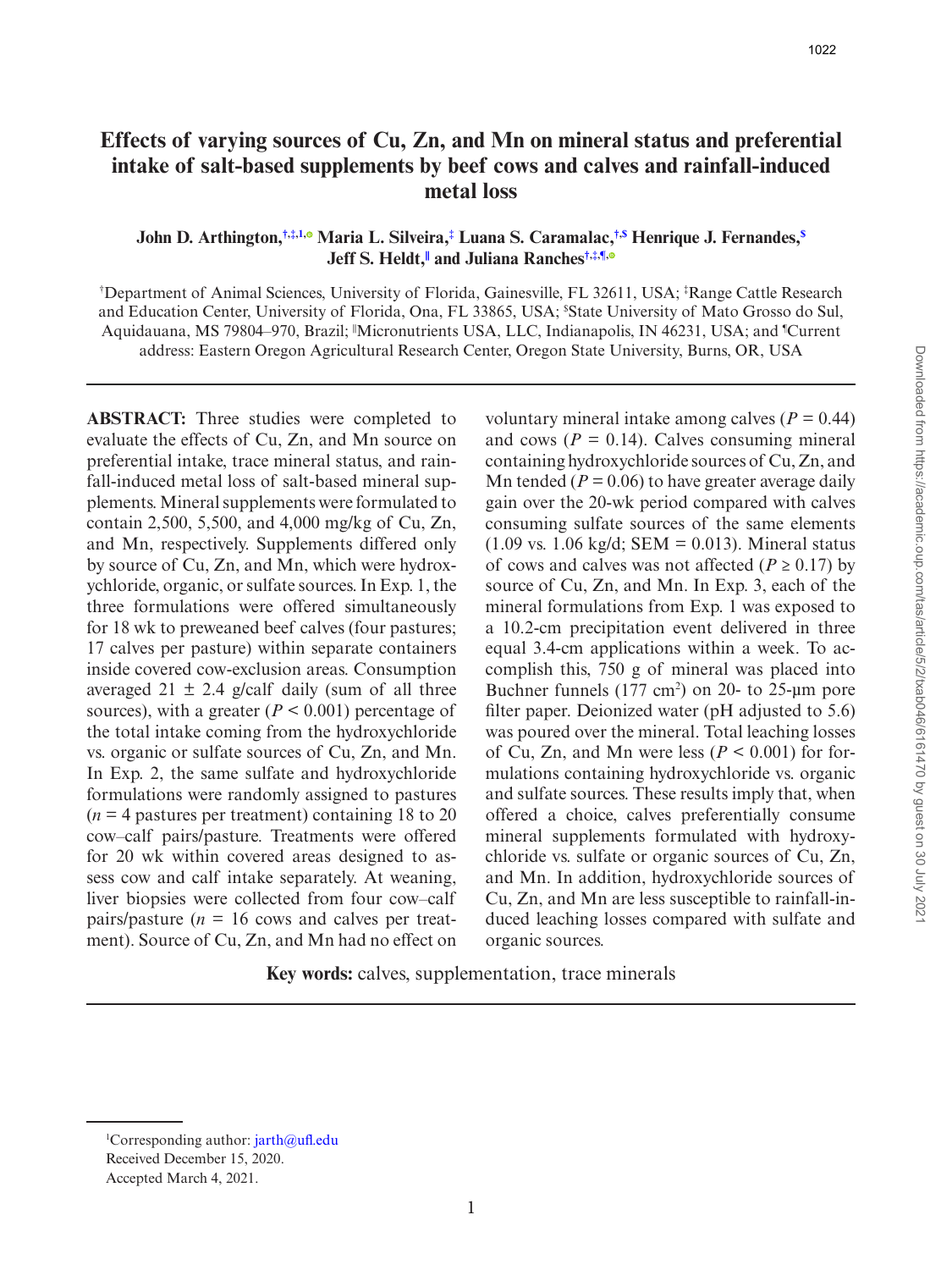*© The Author(s) 2021. Published by Oxford University Press on behalf of the American Society of Animal Science.*

*This is an Open Access article distributed under the terms of the Creative Commons Attribution License [\(http://creativecommons.org/licenses/by/4.0/](http://creativecommons.org/licenses/by/4.0/)), which permits unrestricted reuse, distribution, and reproduction in any medium, provided the original work is properly cited.*

**INTRODUCTION**

Cow/calf production systems are typically pasture- or range-based relying on forage to supply the majority of nutrient requirements. In some cases, forage alone is inadequate to support minimum nutrient requirements resulting in the need for supplementation ([Kunkle et al., 2000](#page-8-0)). Most notable in grazing cow/calf production systems is the practice of providing free-choice, saltbased mineral supplements. This practice is based on the concept that cattle will seek and consume salt at amounts that meet and exceed their Na requirement ([Morris, 1980\)](#page-9-0). As a result of this freechoice consumption behavior, ingredients that deliver other limiting minerals are blended into salt-based mixtures and supplemented to cattle. Applications, strategies, and limitations of freechoice mineral supplementation of grazing cattle have been previously reviewed ([McDowell, 1996](#page-8-1); [Greene, 2000](#page-8-2)).

In most production systems, preweaned calves have access to the same free-choice mineral supplements consumed by their dams; however, intake is not well understood. In a previous study, we reported a reluctance for voluntary intake of mineral-fortified creep feed among preweaned calves [\(Moriel and Arthington, 2013](#page-8-3)). The authors speculated that intake aversion was related to the mineral fortification of these supplements because Control supplements, without mineral inclusion, were readily consumed. However, the authors also indicated that mineral-fortified supplement not consumed in the study was offered and readily consumed by a group of adult beef cows not enrolled in the experiment. This dichotomy of intake behavior led to the development of our hypothesis that young calves possess acute taste sensitivity that is lessened with advancing age. Indeed, cattle are known to have a very sensitive sense of taste [\(Davies et al., 1979](#page-8-4)) compared with humans and other domestic animals [\(Roura et al., 2008](#page-9-1)), which may decrease with advancing age ([Boyce and](#page-8-5) [Shone, 2006\)](#page-8-5). In a series of follow-up experiments, we evaluated preferential intake of mineral-concentrated supplements containing differing sources of

Cu, Zn, and Mn. In those studies, calves displayed a large preference for consumption of mineral-concentrated feeds containing lesser soluble sources of Cu, Zn, and Mn (i.e., hydroxychloride sources) vs. more soluble sources (i.e., organic or sulfate) of the same elements [\(Caramalac et al., 2017](#page-8-6)). The objectives of the current studies were to investigate intake and mineral status of beef cows and calves and rainfall-induced metal leaching loss of free-choice, salt-based, mineral supplements formulated with hydroxychloride, organic, or sulfate sources of Cu, Zn, and Mn.

Transl. Anim. Sci. 2021.5:1-10 doi: 10.1093/tas/txab046

## **MATERIALS AND METHODS**

Three experiments were designed to investigate measures of intake, mineral status, preweaning performance, and metal leaching losses of salt-based supplements containing differing sources of Cu, Zn, and Mn. The experiments were conducted at the Range Cattle Research and Education Center at Ona, FL. Animal care and handling for Exp. 1 was performed according to *The Guide for the Care and Use of Agricultural Animals in Research and Teaching* [\(FASS, 2010\)](#page-8-7). Procedures for Exp. 2 were reviewed and approved by the University of Florida, Institutional Animal Care and Use Committee (IACUC No. 201508930). There were no animal subjects used in Exp. 3.

#### *Animals, Diets and Management*

Experiments were conducted using commercially manufactured, free-choice, salt-based mineral supplements (Provimi North America, Brookville, OH). The supplements were formulated to be nutritionally identical. Inclusion level of Ca carbonate was adjusted to account for differences in metal content among the three sources of Cu, Zn, and Mn [\(Tables 1](#page-2-0) and [2\)](#page-2-1).

Experiments 1 and 2 were conducted using the same pasture groups and cowherds in consecutive years. The cowherd consisted of Branguscrossbred (approximately 20% Brahman) pregnant to Brangus and Angus bulls. Pastures consisted of established bahiagrass (*Paspalum*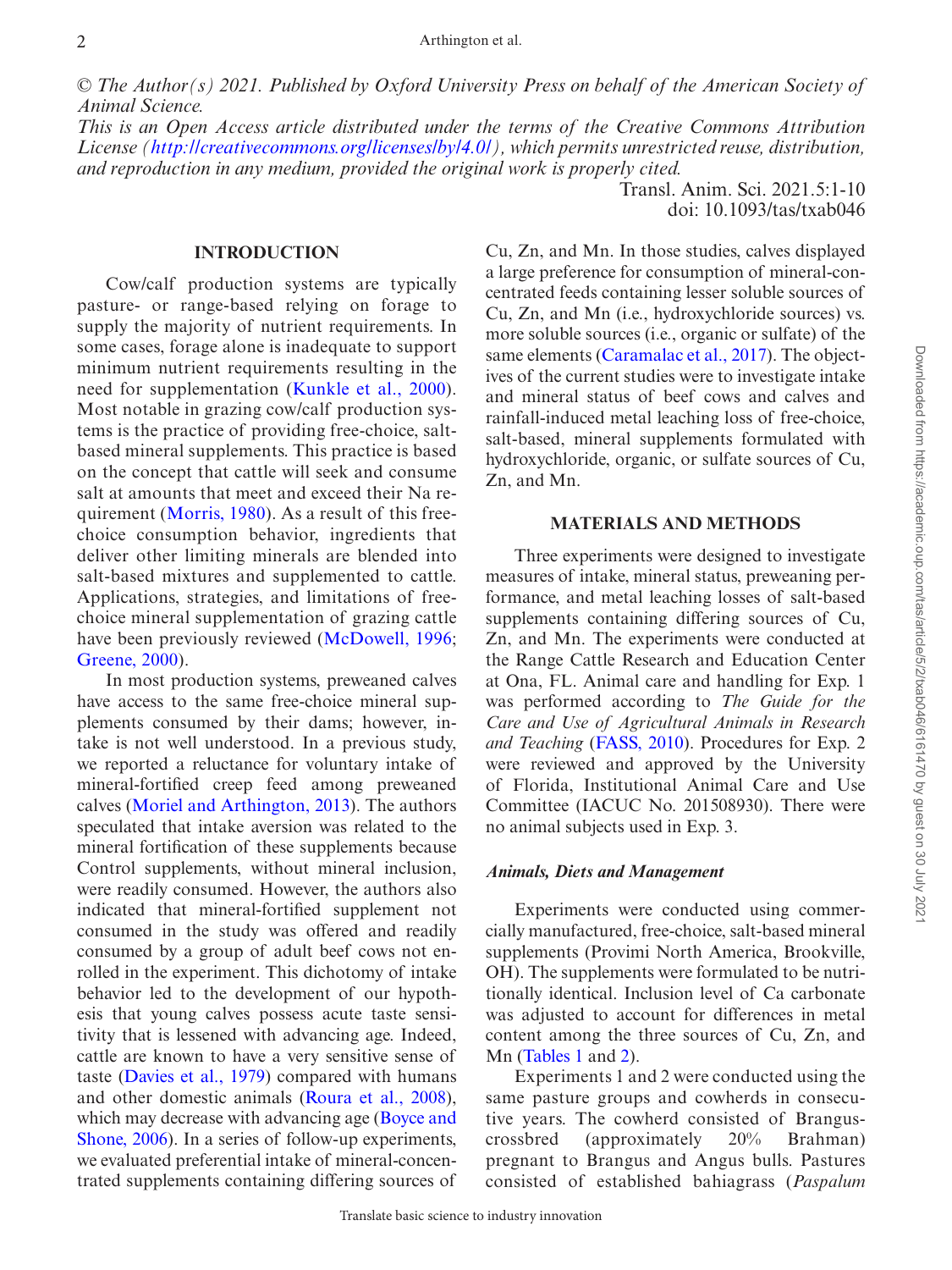<span id="page-2-0"></span>**Table 1.** Ingredient composition of limit-fed supplements (Exp. 1 and 2)<sup>1</sup>

| Item                               | Organic <sup>2</sup> | Hydroxychloride <sup>3</sup> | Sulfate <sup>4</sup> |  |
|------------------------------------|----------------------|------------------------------|----------------------|--|
|                                    | $\%$ (as-fed basis)  |                              |                      |  |
| Ca carbonate                       | 33.01                | 39.23                        | 37.84                |  |
| <b>NaCl</b>                        | 23.00                | 23.00                        | 23.00                |  |
| Monocalcium phosphate <sup>5</sup> | 18.82                | 18.82                        | 18.82                |  |
| Mg mica <sup>6</sup>               | 12.36                | 12.36                        | 12.36                |  |
| Dried molasses                     | 2.50                 | 2.50                         | 2.50                 |  |
| Mineral oil                        | 1.00                 | 1.00                         | 1.00                 |  |
| Hydroxychloride Zn                 | $\boldsymbol{0}$     | 0.91                         | $\theta$             |  |
| Zn sulfate                         | $\mathbf{0}$         | $\mathbf{0}$                 | 1.41                 |  |
| Organic Zn                         | 3.33                 | $\mathbf{0}$                 | $\mathbf{0}$         |  |
| Hydroxychloride Mn                 | $\mathbf{0}$         | 0.91                         | $\Omega$             |  |
| Mn sulfate                         | $\mathbf{0}$         | $\mathbf{0}$                 | 1.27                 |  |
| Organic Mn                         | 2.67                 | $\Omega$                     | $\theta$             |  |
| Hydroxychloride Cu                 | $\boldsymbol{0}$     | 0.46                         | $\theta$             |  |
| Cu sulfate                         | $\mathbf{0}$         | $\theta$                     | 0.99                 |  |
| Organic Cu                         | 2.50                 | $\Omega$                     | $\theta$             |  |
| Vitamin E $(50\%)$                 | 0.09                 | 0.09                         | 0.09                 |  |
| Ca iodate                          | 0.06                 | 0.06                         | 0.06                 |  |
| Vitamin A (1,000,000 U)            | 0.04                 | 0.04                         | 0.04                 |  |
| Na selenite                        | 0.60                 | 0.60                         | 0.60                 |  |
| Co carbonate                       | 0.01                 | 0.01                         | 0.01                 |  |
| Vitamin D3 (500 kIU/g)             | 0.01                 | 0.01                         | 0.01                 |  |
| Total                              | 100                  | 100                          | 100                  |  |

1 Supplements formulated to be as nearly identical as possible. Calcium carbonate inclusion was altered to account for differences in metal concentration of ingredients supplying Cu, Zn, and Mn. Targeted specifications = 2,500, 5,000, 4,000, 60, and 60 mg/kg for Cu, Zn, Mn, Co, and Se, respectively.

2 Organic ingredients = 15.0%, 15.0%, and 10.0% Zn, Mn, and Cu, respectively. Organic formulation was used in Exp. 1 only.

<sup>3</sup>Hydroxychloride ingredients =  $55.0\%$ , 44.0%, and  $54.0\%$  Zn, Mn, and Cu, respectively.

<sup>4</sup>Sulfate ingredients =  $35.5\%$ ,  $31.0\%$ , and  $25.2\%$  Zn, Mn, and Cu, respectively.

5 BioFos (21% P; Mosaic Feed Ingredients, Lithia, FL).

6 Micro-Lite (MicroLite LLC., Buffalo, KS).

| Item             |                 | Exp. 1  |         | Exp. 2          |         |
|------------------|-----------------|---------|---------|-----------------|---------|
|                  | Hydroxychloride | Sulfate | Organic | Hydroxychloride | Sulfate |
| $Ca, \%$         | 18.47           | 15.81   | 16.26   | 19.30           | 19.33   |
| $P, \frac{0}{0}$ | 3.57            | 5.04    | 4.11    | 3.80            | 3.38    |
| $Mg, \%$         | 1.37            | 1.35    | 1.15    | 1.23            | 1.15    |
| K, %             | 0.43            | 0.52    | 0.55    | 0.39            | 0.42    |
| $Na, \%$         | 8.50            | 8.33    | 9.18    | 8.47            | 7.48    |
| $S, \frac{0}{0}$ | 0.42            | 1.00    | 1.00    | 0.47            | 1.28    |
| Fe, mg/kg        | 7,543           | 9,200   | 7,717   | 7,680           | 7,520   |
| Zn, mg/kg        | 6,205           | 5,180   | 4,957   | 8,380           | 9,030   |
| Cu, mg/kg        | 2,458           | 2,287   | 2,423   | 3,410           | 3,290   |
| Mn, mg/kg        | 4,265           | 3,733   | 3,787   | 5,500           | 6,440   |
| Mo, mg/kg        | 2.20            | 2.77    | 2.30    | 2.70            | 2.20    |
| Co, mg/kg        | 68.2            | 75.0    | 57.9    | 132.9           | 161.3   |
| Se, mg/kg        | 57.0            | 56.3    | 55.6    | 110.4           | 176.8   |
| DCAD             | $-29$           | $-58$   | $-50$   | $-54$           | $-96$   |

<span id="page-2-1"></span>**Table 2.** Chemical composition of salt-based, mineral supplements (dry matter basis)<sup>1</sup>

Results are a mean of 3 and 6 individual analyses, Exp. 1 and 2, respectively, derived from random hand-grab samples.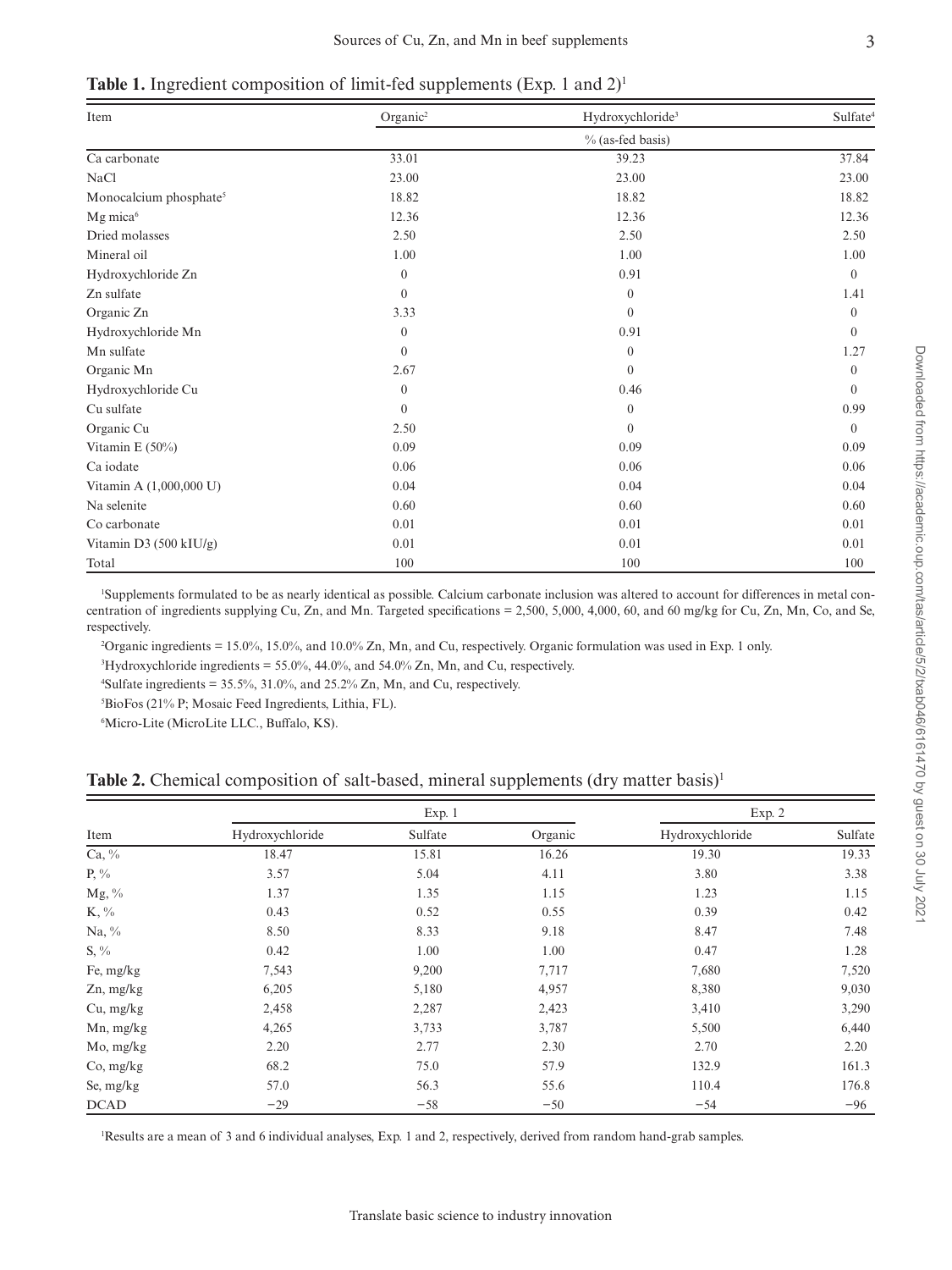*notatum*), which were sampled in both years in April, May, and June. In each of these months, random, hand-plucked samples were collected from each pasture, pooled into a single sample, and sent in duplicate to a commercial laboratory for chemical composition analysis (Dairy One Laboratory, Ithaca, NY). Calves are born over an approximate 90-d interval beginning in early October. The mineral feeders in these pastures were constructed to assess cow and calf mineral intake individually. For cows, calves were excluded by height of the mineral feeder, and for calves, cows were excluded by a creep gate, which excluded cow entry. Mineral feeder specifications is provided in [Figure 1](#page-3-0).

The objective of Exp. 1 was to evaluate differences in preferential intake among preweaned beef calves provided free-choice, salt-based, mineral supplements formulated with hydroxy, organic, or sulfate sources of Cu, Zn, and Mn. The three formulations were offered simultaneously to preweaned beef calves (four pastures; 17 calves per pasture) within separate stainless steel bowls inside covered cow-exclusion areas within each of the study pastures; therefore, all pastures received the same access to each treatment formulation to allow measurement of preferential intake. Beginning 7 March, preferential intake was evaluated weekly for 18 wk prior to weaning. Calves were approximately 100 d old at the start of the study. Fresh supplements, in amounts to ensure free-choice intake, were provided weekly. Unconsumed supplements

<span id="page-3-0"></span>

**Figure 1.** Mineral feeders used in Exp. 1 and 2 were designed to assess mineral intake of cows and calves independent of each other. Calves are excluded by height of the mineral feeder (approximately 100 cm), and cows are excluded by a creep gate restricting entry (approximately 75 cm height). Both feeders are covered by a slanted roof approximately 120 cm above the mineral feeder with the roof edge extending approximately 100 cm from the edge of the mineral feeder.

were collected, weighed, sampled for dry matter (**DM**) and discarded.

The objective of Exp. 2 was to evaluate intake and mineral status among cows and preweaned calves provided free-choice, salt-based mineral supplement containing either hydroxy or sulfate sources of Cu, Zn, and Mn. The two mineral treatments were randomly assigned to pastures  $(n = 4)$ pastures per treatment) containing 18 to 20 cow– calf pairs/pasture. Treatments were delivered to pastures within covered cow and calf exclusion areas, which were designed to allow intake measures separately. Calves were born over a 90-d period (October–December) and were an average age of 96 d and 126 kg when the study began (9 February). Voluntary intake was evaluated weekly for 20 wk prior to weaning. Fresh supplement, in amounts to ensure free-choice intake, was provided weekly. Unconsumed supplement was collected, weighed, sampled for DM, and discarded. Intake (g/d) was calculated by the difference between DM of mineral offered and DM of mineral refused divided by the number of cows and calves per pasture. Calves were held off pasture in a drylot pen for approximately 16 h prior to measuring body weight (**BW**). Calves were not separated from cows during this time. Calf average daily gain (**ADG**) over the 20 wk-period was adjusted for sex by calculating the difference in the average BW of heifers and steers and then divided by two. This value was added (if the gender group was lesser) or subtracted (if the gender group was greater) from the individual calf BW. To estimate mineral status liver biopsy samples were collected from 4 random cow and heifer calf pairs in each pasture  $(n = 16 \text{ cows and calves})$ treatment) at the end of the study. Liver tissue was collected by a trained technician using techniques previously described ([Arthington and Corah, 1995](#page-8-8)). Samples were collected between the 11th and 12th intercostal space using a Tru-Cut biopsy needle (CareFusion, 14 gauge  $\times$  15 cm; Becton Dickinson, Vernon Hills, IL). Three to four core tissue samples were collected from each animal. Following collection, samples were frozen at −20 °C and sent to the Animal Health Diagnostic Laboratory, Michigan State University (Lansing, MI) for analysis of trace mineral concentration using inductively coupled plasma-atomic emission spectroscopy techniques as described by [Braselton et al. \(1997\).](#page-8-9)

Experiment 3 was conducted to estimate the amount of Cu, Zn, and Mn lost due to rainfall-induced leaching. The test material was obtained from three random 22.7-kg bags collected from the same manufacturing runs used to create the mineral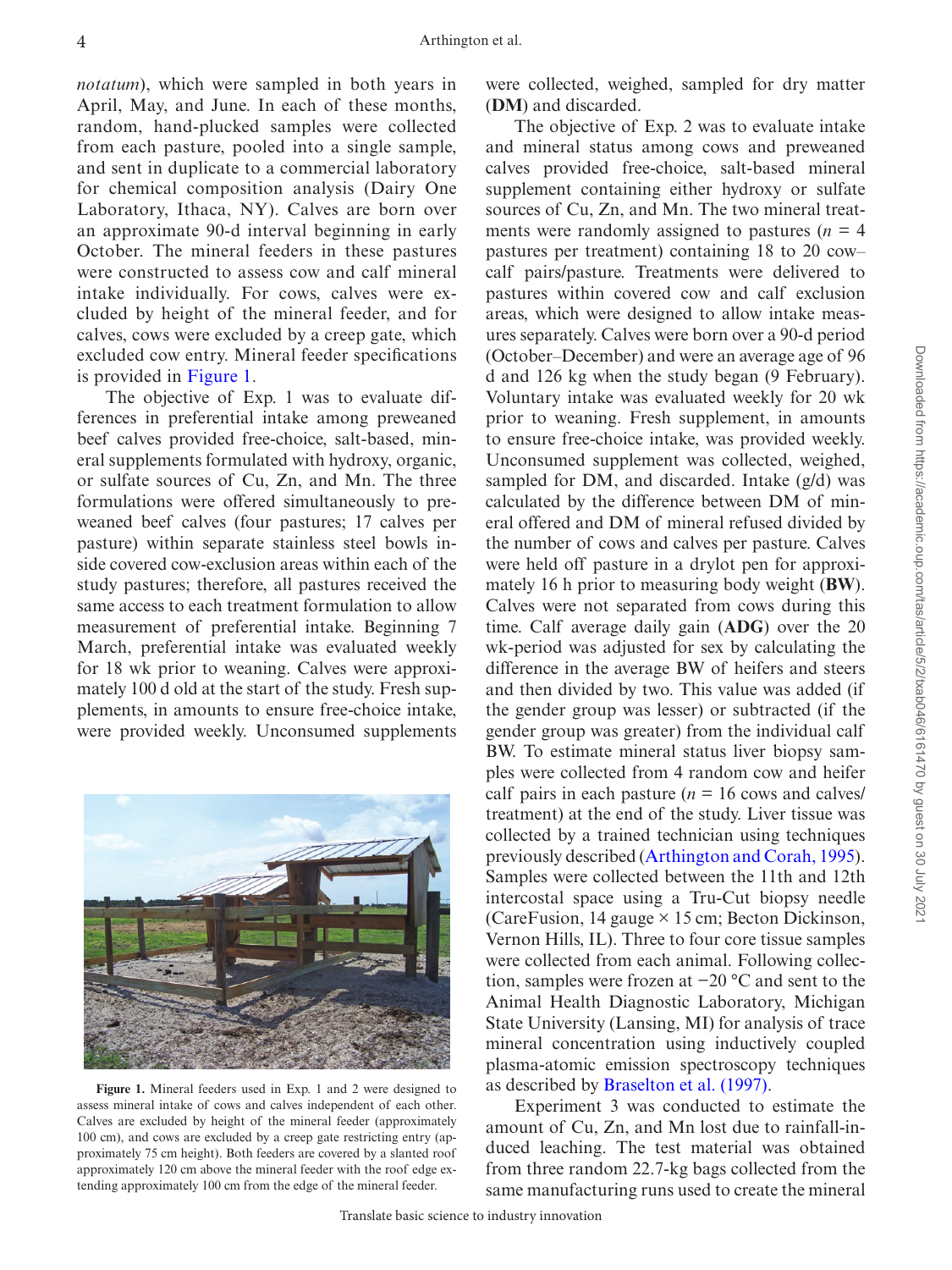supplements for Exp. 1 ([Table 1](#page-2-0)), with chemical composition determined separately [\(Table 3](#page-4-0)). These experimental formulations differed only by the source of Cu, Zn, and Mn included in the formula, which were hydroxychloride, organic, or sulfate sources. Rainfall simulations were conducted by exposing each mineral formulation to a 10.2-cm precipitation event delivered in three equal applications within a week (3.4 cm on Monday, Wednesday and Friday). To accomplish this, 750 g of mineral was placed into Buchner funnels  $(177 \text{ cm}^2)$  on 20to 25-µm pore filter paper (four replicates per treatment). Deionized water (pH adjusted to 5.6) was poured over the mineral and the leachate collected into volumetric flasks and analyzed for Cu, Zn, and Mn concentration using inductively coupled plasma spectroscopy technique (Dairy One, Ithaca, NY). Metal loss was estimated by subtracting the mass of Cu, Zn, and Mn from the original product and the final leached material. Results are expressed as lsmeans (cumulative metal loss; % of initial) for each of the three leaching events.

### *Statistical Analyses*

Data were analyzed as a completely randomized design using the MIXED procedure of SAS (SAS Institute Inc., Cary, NC) and Satterthwaite approximation to determine the denominator degrees of freedom for the tests of fixed effects. Analysis of supplement intake (Exp. 1 and 2) was achieved using repeated measures with treatment, week, and treatment × week in the model statement. Pasture was the experimental unit and pasture(treatment  $\times$  week) as the random effect. Covariance structure was determined using the lowest Akaike information criterion. Treatment mean comparisons were achieved using PDIFF. For measures of calf ADG and cow and calf liver trace mineral concentrations, the model statement included treatment and pasture(treatment) as the random effect. Calf ADG was corrected for outliers by removal of data points  $> 2 \times$  the SD of the mean for each treatment

<span id="page-4-0"></span>**Table 3.** Assayed concentration of Zn, Cu, and Mn prior to leaching (mg/kg DM;  $\pm$  SD; Exp. 3)<sup>1</sup>

| Form            | Zn                | Cu                | Mn                |
|-----------------|-------------------|-------------------|-------------------|
| Hydroxychloride | $6,530 \pm 569.3$ | $2,630 \pm 260.6$ | $4,423 \pm 480.0$ |
| Sulfate         | $5,400 \pm 36.1$  | $2.440 \pm 10.0$  | $4,067 \pm 107.9$ |
| Organic         | $5,130 \pm 190.8$ | $2.567 \pm 45.1$  | $3,960 \pm 147.3$ |

1 Average ± SD of triplicate analyses. The material used in Exp. 3 was obtained from a single 27.7-kg bag from the manufactured run performed for Exp. 1. The formulation specifications are provided in [Table 1.](#page-2-0)

 $(n = 2$  and 4 for hydroxy and sulfate treatments, respectively). Calf BW at the start of the study was used as a covariate to assess overall BW gain. For all variables analyzed, pasture was the experimental unit. For Exp. 3, analysis of metal leaching loss was assessed using repeated measures with mineral source, leaching event, and mineral source  $\times$ leaching event in the model statement. Each experimental apparatus was considered an experimental unit and apparatus (mineral source) as the random effect. For each experiment, significance was set at  $P \le 0.05$ , and tendencies if  $P > 0.05$  and  $\le 0.10$ . Results are reported according to main effects when interactions were not significant.

## **RESULTS AND DISCUSSION**

Ingredient formulation and chemical composition of the free-choice, salt-based mineral supplements used in these experiments are provided in [Tables 1](#page-2-0) and [2](#page-2-1), respectively. Chemical composition of the pasture forage is provided in [Table 4.](#page-4-1) A single manufacturing run was made for each experiment. In Exp. 1, the chemical composition of the final product was similar to the formulation specifications with the exception of Zn, which was 18% greater for the product containing Zn hydroxychloride than the average of the products containing Zn sulfate and organic Zn. In Exp. 2, concentrations of Cu, Zn, Mn, Co, and Se were greater than the targeted formulation specification (average  $= 34\%$ , 74%, 49%, 145%, and 140% greater amounts of

<span id="page-4-1"></span>Table 4. Chemical composition of pasture forage  $(Exp. 2; dry matter basis)^1$ 

| Nutrient <sup>2</sup> | Exp. 1 | Exp. 2 |
|-----------------------|--------|--------|
| $CP, \%$              | 17.0   | 18.3   |
| ADF, $\%$             | 32.9   | 33.1   |
| NDF, $\%$             | 66.2   | 66.0   |
| $Ca, \%$              | 0.39   | 0.40   |
| $P, \%$               | 0.31   | 0.35   |
| $Mg, \%$              | 0.29   | 0.25   |
| $K, \%$               | 1.87   | 2.01   |
| Na, $\%$              | 0.009  | 0.009  |
| $S, \%$               | 0.33   | 0.32   |
| Fe, mg/kg             | 106    | 98     |
| $Zn$ , mg/kg          | 31     | 45     |
| Cu, mg/kg             | 11     | 11     |
| Mn, mg/kg             | 39     | 57     |
| Mo, mg/kg             | 0.60   | 0.57   |

1 Results are an average of three samples collected in April, May, and June.

 ${}^{2}CP$  = crude protein; ADF = acid detergent fiber; NDF = neutral detergent fiber.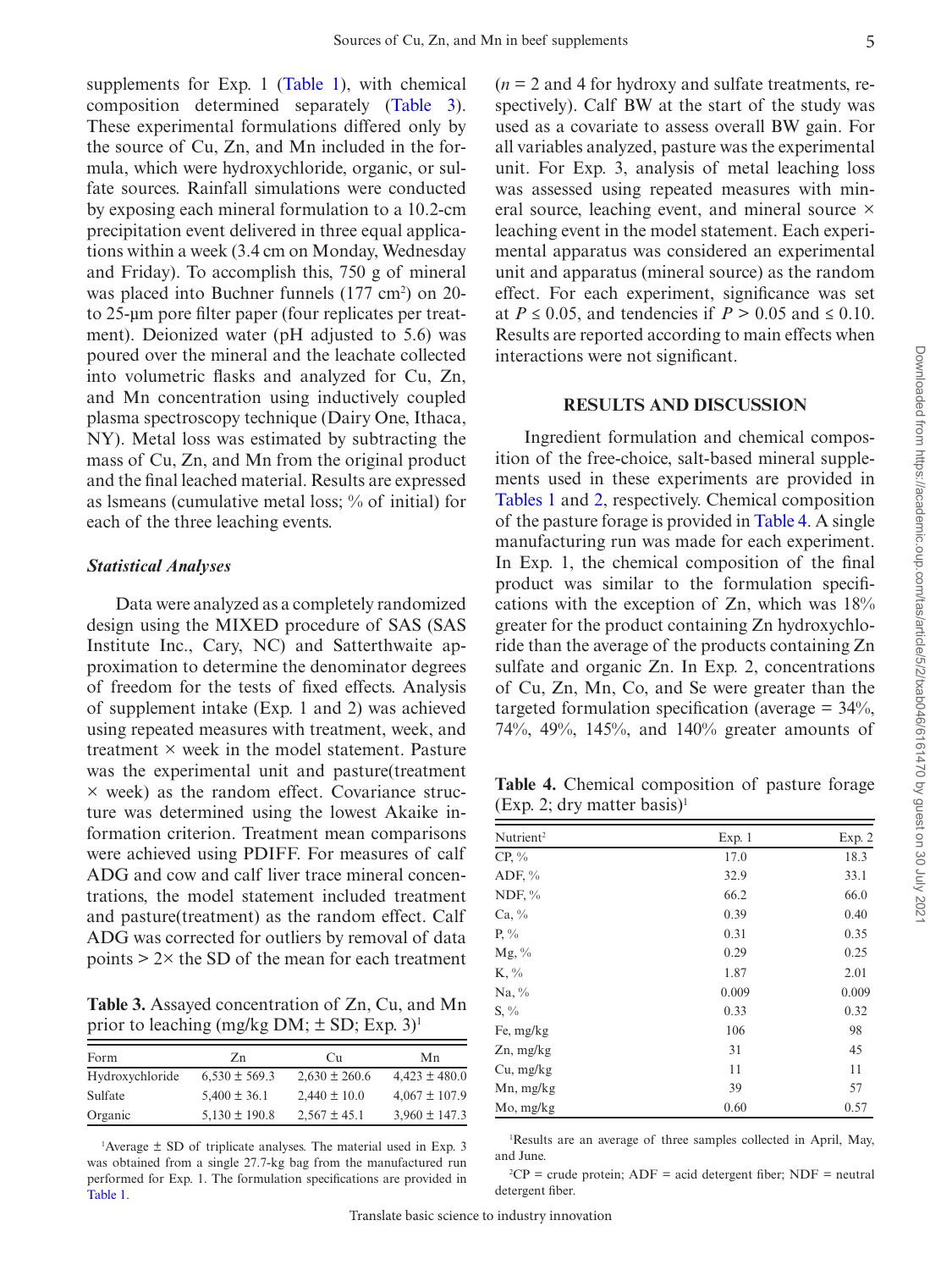Cu, Zn, Mn, Co, and Se in the final products vs. formulation specification). Although greater than targeted specification, assayed concentrations of the elements of specific interest (Cu, Zn, and Mn) differed only slightly between the hydroxychloride and sulfate treatments (3.5%, 7.2%, and 14.6% for Cu, Zn, and Mn, respectively). These products did differ more substantially for final concentrations of Co and Se, which were 17.4% and 37.9% greater in the sulfate vs. hydroxy treatment [\(Table 2\)](#page-2-1).

In Exp. 1, there was a treatment  $\times$  week interaction  $(P < 0.001)$  for preferential intake of freechoice mineral [\(Figure 2\)](#page-5-0). This response was likely affected by excessive rainfall events, whereas preferential consumption of the hydroxychloride treatment was reduced in the weeks when the mineral offer was rain soaked (observation only; data not collected). Although the mineral feeders were covered



<span id="page-5-0"></span>**Figure 2.** Preferential intake of three salt-based, free-choice mineral supplements offered to calves simultaneously over an 18-wk period. Means sum to 100%. Treatment × time (*P <* 0.001; Pooled SEM = 6.21) response illustrated by top figure. This response appeared to be affected by heavy rainfall events, whereas preferential consumption of the hydroxychloride treatment was reduced in the weeks when the mineral offer was rain soaked (observation only; no data collected). Supplements were formulated to differ only by source of Cu, Zn, and Mn. Pooled means with different letters (a,b) differ (*P <* 0.05; bottom figure).

and provided some protection from the weather, the roofline both above and over the feeder was often insufficient to protect against blowing rain [\(Figure](#page-3-0) [1](#page-3-0)). Consumption of mineral averaged  $21 \pm 2.4$  g/d (sum of all 3 sources). Averaged over the 18-wk experimental period, greater  $(P < 0.001)$  total intake was associated with formulation containing hydroxychloride vs. organic or sulfate sources of Cu, Zn, and Mn (42.8%, 30.2%, and 27.0% of total intake, respectively;  $SEM = 1.03$ ; [Figure 2](#page-5-0)). This response is similar to our previous study investigating mineral-fortified, limit-creep supplements for calves ([Caramalac et al., 2017](#page-8-6)). In that study, young calves preferentially consumed creep feed supplements containing concentrated amounts of Cu, Zn, and Mn from hydroxychloride sources vs. sulfate or organic sources. Corroborating our results, previous studies reported weaned pigs also displayed preferential intake of diets formulated with hydroxychloride vs. sulfate sources of Cu, but the preferential response was not as pronounced as the calf studies and decreased with increasing days of exposure to experimental diets [\(Van Kuijk et al., 2019](#page-9-2); [Villagomez-Estrada et al., 2020\)](#page-9-3). We hypothesized that the response observed in the current study was due to lesser solubility of the hydroxychloride forms of these metals, particularly compared with sulfate and organic alternatives. Copper sulfate is almost fully soluble in water, whereas Cu hydroxychloride is virtually insoluble ([Spears et al., 2004](#page-9-4)). Thus, the greater solubility allows for greater dissolution in the mouth potentially resulting in an adverse taste reaction. Oronasal nutrient sensing is largely based on both smell and taste sensory mechanisms ([Roura et al., 2008](#page-9-1)). Although previous comparative biology studies have shown that cows have nearly 3× the number of olfactory receptor genes compared with humans, nearly 1/2 of these have become nonfunctional during the period of mammalian evolution ([Niimura and Nei, 2007\)](#page-9-5). These changes have very likely resulted in the bovine's adaptation toward taste sensory as the primary nutrient sensing mechanism. This sensory mechanism is well developed with over twice the number of taste buds compared with humans and over 11× the number of taste buds compared to dogs ([Roura](#page-9-1) [et al., 2008\)](#page-9-1). Although the taste sensory to differing metal sources was not specifically studied in the current experiments, these reports support the theory of a "metallic-taste" sensitivity ([Epke et al., 2009](#page-8-10)) in calves consuming mineral-fortified supplements containing soluble sources of Cu, Zn, and Mn.

When provided only a single treatment and cattle had no option for preferential selection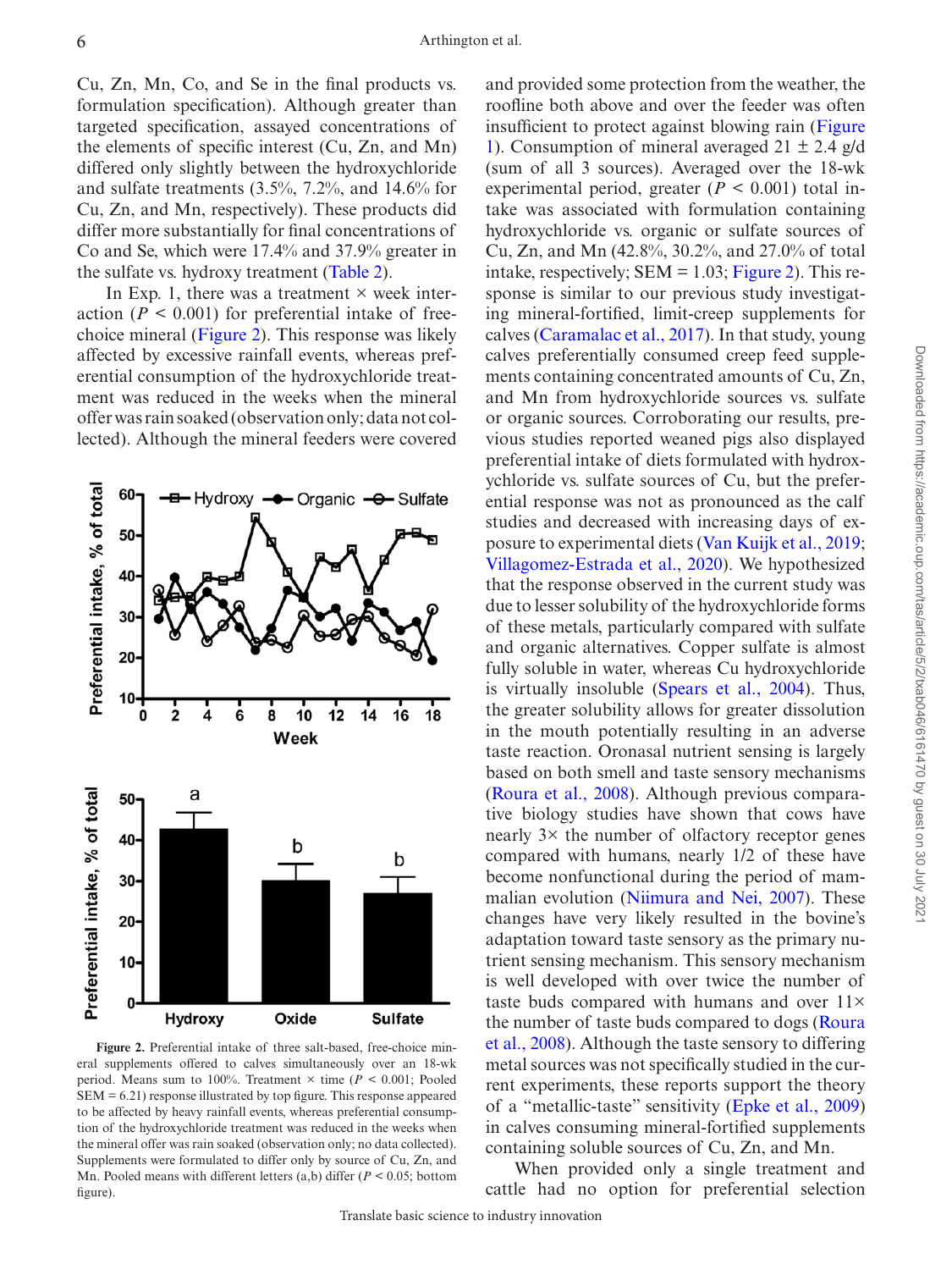(Exp. 2), there were no treatment  $\times$  week ( $P =$ 0.84) or treatment ( $P = 0.14$ ) effects for voluntary free-choice mineral intake among cows or calves (average  $= 16.1$  and 65.1 g/d for calves and cows, respectively;  $SEM = 1.31$  and 3.64; [Table 5](#page-6-0)). Cows and calves voluntarily consumed mineral at an approximate rate of 130 mg/kg BW, which is a typical free-choice intake for this region when a 23% salt mineral is offered during the summer months. When offered a single source of mineral, calves likely consumed amounts sufficient to satisfy their salt craving, irrespective of the source of Cu, Zn, and Mn in the formulation. Cattle have a strong appetite for salt and when provided free-choice can be expected to consume salt at a level that meets or exceeds their Na requirement [\(Berger, 2006\)](#page-8-11).

Calves consuming mineral containing hydroxychloride sources of Cu, Zn, and Mn tended (*P =* 0.060) to have greater ADG over the 20-wk preweaning period compared with calves consuming

<span id="page-6-0"></span>**Table 5.**  Free-choice, salt-based mineral intake among cows and calves  $(Exp. 2)^1$ 

|        | Treatment       |         |            |            |
|--------|-----------------|---------|------------|------------|
| Group  | Hydroxychloride | Sulfate | <b>SEM</b> | $P$ -value |
|        | g/d             |         |            |            |
| Cows   | 69.5            | 60.7    | 3.64       | 0.14       |
| Calves | 15.0            | 16.6    | 1.31       | 0.44       |

1 Values are lsmeans. Intake measured over 20 consecutive weeks from eight pastures ( $n = 4$  pastures per treatment) containing 18 to 20 cow–calf pairs/pasture.

sulfate sources of the same elements (1.09 vs. 1.06  $kg/d$ ; SEM = 0.013). Since supplement intake did not differ, this response suggests that the source of Cu, Zn, and Mn may have a biological impact beyond simply promoting greater intake. [Spears et al. \(2004\)](#page-9-4) reported that Cu from tribasic Cu chloride (hydroxychloride Cu) had greater bioavailability than Cu sulfate in cattle.

Mineral status of cows and calves at the end of the 20-wk evaluation was not affected ( $P \ge 0.17$ ) by source of Cu, Zn, and Mn [\(Table 6](#page-6-1)). Liver mineral concentrations were within the range of adequacy for both cows and calves ([Puls, 1988\)](#page-9-6). One notable exception may be liver Se concentration in calves (average =  $0.61$  mg/kg DM; SEM =  $0.121$ ). This concentration is marginally adequate by the threshold suggested by [Puls \(1988\)](#page-9-6) and the Diagnostic Center for Population and Animal Health at Michigan State University (0.61 and 0.70 mg/kg DM, respectively). These marginal concentrations of liver Se are similar to those reported in our earlier studies ([Arthington et al., 2014](#page-8-12); [Caramalac et al., 2017\)](#page-8-6) and represent a meaningful and practical consideration for cow/calf production systems. When offered free choice, we expect cattle to consume salt-based mineral supplements in amounts that meet or exceed their Na requirement. In the current study, calf intake of freechoice mineral averaged 16.1 g/d resulting in 1.8 and 2.8 mg of Se intake daily for hydroxychloride and sulfate treatments, respectively (amounts differ due to differing Se concentration of test products;

<span id="page-6-1"></span>**Table 6.** Liver mineral concentrations of cows and calves provided free-choice, salt-based mineral supplements with hydroxychloride or sulfate sources of Cu, Zn, and Mn  $(Exp, 2)^1$ 

|        | Item | Hydroxychloride | Sulfate | SEM <sup>2</sup> | $P$ -value |  |
|--------|------|-----------------|---------|------------------|------------|--|
|        |      | mg/kg DM        |         |                  |            |  |
| Cows   | Co   | 0.31            | 0.30    | 0.044            | 0.85       |  |
|        | Cu   | 220             | 237     | 43.5             | 0.79       |  |
|        | Fe   | 477             | 383     | 42.8             | 0.17       |  |
|        | Mn   | 11.34           | 11.53   | 1.471            | 0.93       |  |
|        | Mo   | 3.06            | 3.33    | 0.370            | 0.62       |  |
|        | Se   | 1.30            | 1.07    | 0.176            | 0.40       |  |
|        | Zn   | 151             | 140     | 9.8              | 0.48       |  |
| Calves | Co   | 0.20            | 0.20    | 0.041            | 0.95       |  |
|        | Cu   | 138             | 116     | 29.9             | 0.63       |  |
|        | Fe   | 382             | 335     | 55.1             | 0.57       |  |
|        | Mn   | 8.95            | 8.07    | 1.722            | 0.73       |  |
|        | Mo   | 2.25            | 2.25    | 0.487            | 1.00       |  |
|        | Se   | 0.60            | 0.61    | 0.121            | 0.97       |  |
|        | Zn   | 145             | 138     | 13.4             | 0.72       |  |

1 Values are least square means. Liver biopsy samples were collected at the end of the study following 20 wk of supplementation. 2 Largest SEM.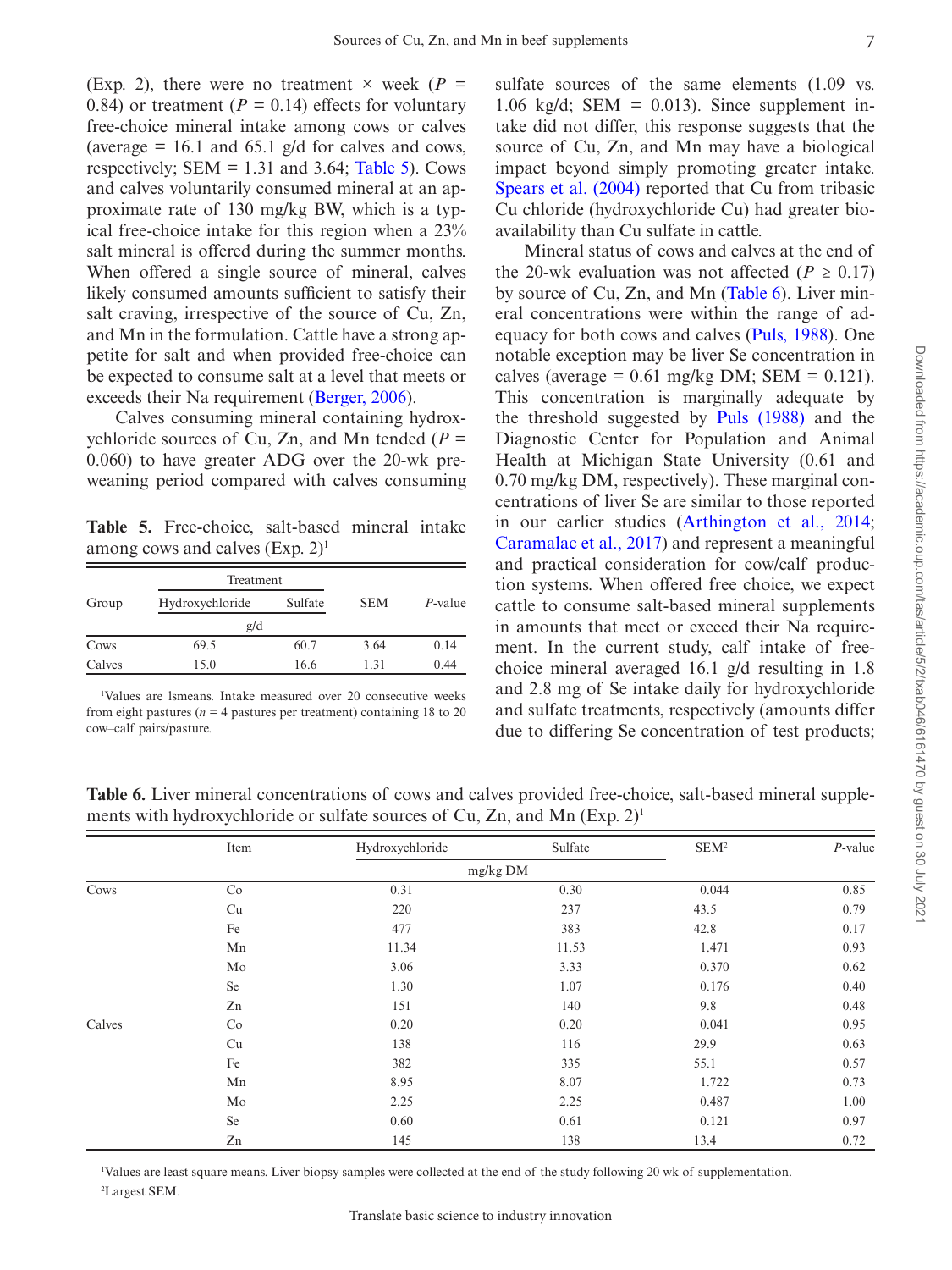[Table 2\)](#page-2-1). From a Na selenite source, these amounts are insufficient to support Se adequacy in calves ([Ranches et al., 2017](#page-9-7)). The outcome was different for cows. Because their voluntary intake was greater than calves, they experienced 7.7 and 10.7 mg of Se intake daily, which supported adequate Se status. Interestingly, this amount of supplemental Se intake exceeds the FDA maximum rate for beef cattle (3 mg of supplemental Se/d for free-choice mineral supplements; Code of Federal Regulations; Title 21, Vol. 6), so decreasing the amount of Se in the supplement, or taking measures to reduce intake is warranted. Unfortunately, these changes will only intensify the Se deficiency problem affecting the calves. Depending on the same free-choice mineral formulation to supply both cow and calf needs may be troublesome due to differences in voluntary intake, particularly when considering Se. This is concerning due to the prevalence of Se inadequacy in forages throughout the United States ([Corah and](#page-8-13)  [Dargatz, 1996](#page-8-13)) and its essentiality for multiple physiological functions affecting cattle health and performance ([Underwood and Suttle, 2001](#page-9-8)).

In Exp. 3, losses of Cu, Zn, and Mn were evaluated under controlled, rainfall-simulated conditions. Based on previous research comparing the solubility of Cu sulfate and Cu hydroxychloride ([Spears et al., 2004\)](#page-9-4), we sought to examine Cu, Zn, and Mn loss when complete, salt-based mineral formulations were exposed to a simulated rainfall of 10.2 cm. The total 10.2 cm of water was delivered in three equal events administered in 48-h intervals. Mineral loss is presented as a percent accumulative loss based on the amount present in the initial material ([Figure 3](#page-7-0)). Overall, losses were greatest (*P <* 0.001) for Zn and Mn, compared with Cu, irrespective of source. For Cu, total cumulative loss was greatest for organic  $(5.8\%)$ , least for hydroxychloride  $(0.8\%)$ , with sulfate being intermediate (3.8%; [Table 7\)](#page-8-14). For Zn and Mn, total losses did not differ ( $P \ge 0.20$ ) between sulfate and organic sources, but were 3.0 and 8.5× greater (*P <* 0.001), respectively, than hydroxychloride sources of these elements [\(Table](#page-8-14)  [7\)](#page-8-14). There was a treatment × time interaction (*P <* 0.05) for cumulative metal loss over the three precipitation simulation events. This interaction was the result of greater initial metal loss from the organic source of Cu, Zn, and Mn, compared with sulfate and hydroxychloride sources, in the first precipitation event ([Figure 2\)](#page-5-0). Solubility information regarding the organic mineral ingredient used in this study was not available. The American Association of Feed Control Officials (**AAFCO**)



<span id="page-7-0"></span>**Figure 3.** Cumulative metal loss from a complete, salt-based mineral supplement resulting from a 10.2-cm simulated precipitation event occurring over three separate 3.4-cm leaching events within a week. Metal source  $\times$  leaching event;  $P \le 0.001$  for each of the three individual metals. Means with unlike superscripts within leaching event (i.e., day) and across mineral source differ (*P <* 0.05).

define the ingredient as a metal proteinate, which are described as products resulting from the chelation of a soluble salt with amino acids and/ or partially hydrolyzed protein (AAFCO definition 57.23). Solubility may be impacted by the contribution of free amino acids as the addition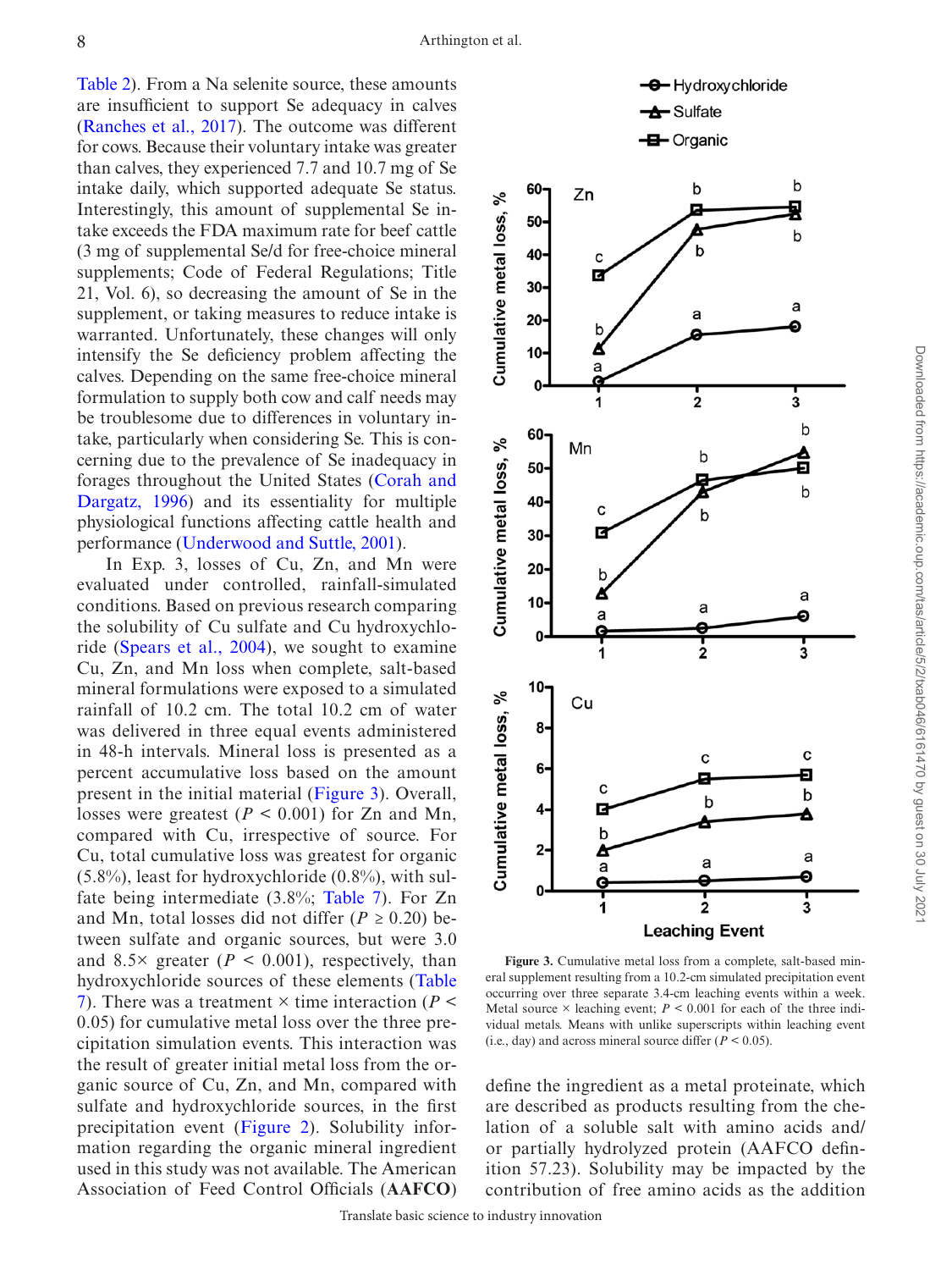|       | Source of metal   |                   |                   |            |
|-------|-------------------|-------------------|-------------------|------------|
| Metal | Sulfate           | Organic           | Hydroxychloride   | Pooled SEM |
| Zn    | $52.3^{a}$        | 54.6 <sup>a</sup> | 18.0 <sup>b</sup> | 1.83       |
| Mn    | 54.8 <sup>a</sup> | 50.1 <sup>a</sup> | 6.2 <sup>b</sup>  | 1.45       |
| Cu    | 3.8 <sup>a</sup>  | 5.8 <sup>b</sup>  | 0.8 <sup>c</sup>  | 0.22       |

<span id="page-8-14"></span>**Table 7.** Effect of Zn, Mn, and Cu source on cumulative metal loss (% of total) from complete, salt-based mineral supplement formulations exposed to a 10.2-cm simulated rainfall event

Three equal 3.4-cm rainfall simulations were applied oat 48-h intervals, totaling 10.2 cm.

abcCumulative metal loss, means in a row with unlike superscripts differ;  $P \le 0.05$ .

of lysine and glycine (2:1 molar ratio of amino acid:Cu) greatly increases Cu solubility [\(Spears](#page-9-4)  [et al., 2004\)](#page-9-4).

The results of these three studies illustrate that calves preferentially consume free-choice salt-based mineral supplements formulated with hydroxychloride sources of Cu, Zn, and Mn vs. sulfate or inorganic of the same elements, but only when provided a choice. Devoid of choice, which is practical under production conditions, free-choice intake is the same, but calf ADG is improved when consuming hydroxychloride vs. sulfate or organic sources of Cu, Zn, and Mn. Further research is warranted to elucidate the biological relevance of this calf BW gain response. Lastly, meaningful rainfall-induced changes in the nutrient composition of free-choice mineral supplements were revealed with losses considerably less for salt-based supplements formulated with hydroxychloride vs. sulfate our organic sources of Cu, Zn, and Mn. Consideration to ingredient source, weatherizing agents, and the use of feeding structures that protect the product from weather impacts or reduce losses of leached material are important to ensure the integrity of the product consumed.

## **ACKNOWLEDGMENTS**

Appreciation is expressed to Micronutrients, LLC. (Indianapolis, IN) for their partial financial support of this research. Gratitude is expressed to student intern, Aline Wiebusch (State University of Mato Grosso do Sul) for her diligent work on this project and to Andrea Dunlap and Austin Bateman for excellent laboratory and animal care support.

*Conflict of interest statement.* None declared.

## **LITERATURE CITED**

- <span id="page-8-8"></span>Arthington, J. D., and L. R. Corah. 1995. Liver biopsy procedures for determining the trace mineral status in beef cows. Part II. Manhattan (KS): Department of Communications, Kansas State University (Video, AI 9134).
- <span id="page-8-12"></span>Arthington, J. D., P. Moriel, P. G. M. A. Martins, G. C. Lamb, and L. J. Havenga. 2014. Effects of trace mineral injections

on measures of performance and trace mineral status of pre- and post-weaned beef calves. J. Anim. Sci. 92:2630– 2640. doi[:10.2527/jas.2013-7164](https://doi.org/10.2527/jas.2013-7164)

- <span id="page-8-11"></span>Berger, L. L. 2006. Salt for beef cattle. In: L. Berger, editor, Salt and trace minerals for livestock, poultry, and other animals. Alexandria (VA): Salt Institute. p. 15–20.
- <span id="page-8-5"></span>Boyce, J. M., and G. R. Shone. 2006. Effects of ageing on smell and taste. Postgrad. Med. J. 82:239–241. doi:[10.1136/](https://doi.org/10.1136/pgmj.2005.039453) [pgmj.2005.039453](https://doi.org/10.1136/pgmj.2005.039453)
- <span id="page-8-9"></span>Braselton, W. E., K. J. Stuart, T. P. Mullaney, and T. H. Herdt. 1997. Biopsy mineral analysis by inductively coupled plasma-atomic emission spectroscopy with ultrasonic nebulization. J. Vet. Diagn. Invest. 9:395–400. doi:[10.1177/104063879700900409](https://doi.org/10.1177/104063879700900409)
- <span id="page-8-6"></span>Caramalac, L. S., A. S. Netto, P. G. M. A. Martins, P. Moriel, J. Ranches, H. J. Fernandes, and J. D. Arthington. 2017. Effects of hydroxychloride sources of copper, zinc, and manganese on measures of supplement intake, mineral status, and pre- and post-weaning performance of beef calves. J. Anim. Sci. 95:1739–1750. doi[:10.2527/jas2016.0934](https://doi.org/10.2527/jas2016.0934)
- <span id="page-8-13"></span>Corah, L. R., and D. A. Dargatz. 1996. Forage analysis from cow/calf herds in 18 states. Beef CHAPA Cow/Calf Health & Productivity Audit (CHAPA). Riverdale (MD): USDA Animal and Plant Health Inspection Service, Veterinary Service, National Health Monitoring System.
- <span id="page-8-4"></span>Davies, R. O., M. R. Kare, and R. H. Cagan. 1979. Distribution of taste buds on fungiform and circumvallate papillae of bovine tongue. Anat. Rec. 195:443–446. doi:[10.1002/](https://doi.org/10.1002/ar.1091950304) [ar.1091950304](https://doi.org/10.1002/ar.1091950304)
- <span id="page-8-10"></span>Epke, E. M., S. T. McClure, and H. T. Lawless. 2009. Effects of nasal occlusion and oral contact on perception of metallic taste from metal salts. Food Qual. Prefer. 20:133–137. doi:[10.1016/j.foodqual.2008.08.001](https://doi.org/10.1016/j.foodqual.2008.08.001)
- <span id="page-8-7"></span>FASS. 2010. Guide for the care and use of agricultural animals in agricultural research and teaching. 3rd rev. ed. Savoy (IL): Federation of Animal Science Societies.
- <span id="page-8-2"></span>Greene, L. W. 2000. Designing mineral supplementation of forage programs for beef cattle. J. Anim. Sci. 77(E-Su ppl):1–9. doi:[10.2527/jas2000.00218812007700es0013x](https://doi.org/10.2527/jas2000.00218812007700es0013x)
- <span id="page-8-0"></span>Kunkle, W. E., J. T. Johns, M. H. Poore, and D. B. Herd. 2000. Designing supplementation programs for beef cattle fed forage-based diets. J. Anim. Sci. 77(E-Suppl):1–11. doi[:10.2527/jas2000.00218812007700es0012x](https://doi.org/10.2527/jas2000.00218812007700es0012x)
- <span id="page-8-1"></span>McDowell, L. R. 1996. Feeding minerals to cattle on pasture. Anim. Feed Sci. Tech. 60:247–271. doi:[10.1016/0377-8401\(96\)00983-2](https://doi.org/10.1016/0377-8401(96)00983-2)
- <span id="page-8-3"></span>Moriel, P., and J. D. Arthington. 2013. Effects of trace mineral-fortified, limit-fed preweaning supplements on performance of pre- and post-weaned beef calves. J. Anim. Sci. 90:1371–1380. doi[:10.2527/jas.2012-5469](https://doi.org/10.2527/jas.2012-5469)